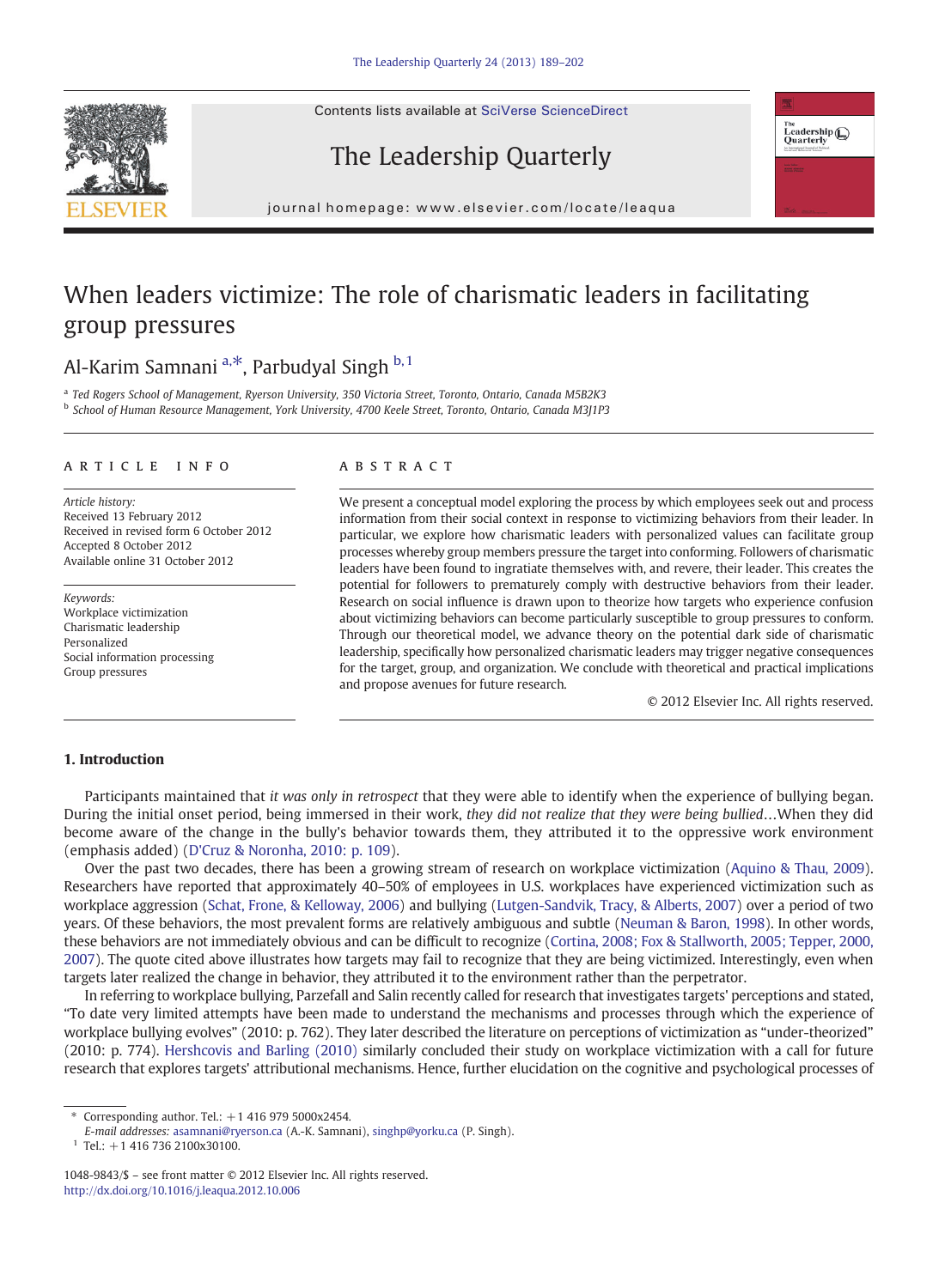targets can provide a richer and more comprehensive understanding of the ways in which targets perceive and mentally encode victimizing behaviors.

We integrate research on social information processing [\(Salancik & Pfeffer, 1978](#page--1-0)) and social influence [\(Kelman, 1958\)](#page--1-0) to examine how the social context shapes the way in which targets construe victimizing behaviors. Charismatic leaders can play an important role in this process because of their ability to induce approval from followers and facilitate collective behaviors among group members ([Conger, 1990; Howell & Shamir, 2005\)](#page--1-0). Moreover, charismatic leaders with personalized values, which suggest a desire to accumulate personal power, may engage in victimizing behaviors given their potential to exploit and manipulate followers ([Conger,](#page--1-0) [1990; Kets de Vries, 1993\)](#page--1-0). Group members of the target, who may revere their leader, may signal social cues that shape targets' interpretation. Demonstrating the central role of social cues in information processing, early empirical research supported [Salancik](#page--1-0) [and Pfeffer's \(1978\)](#page--1-0) position that social cues (e.g., interaction with group members) are more influential on perceptions and subsequent reactions than the actual objective characteristic (e.g., task design and behavior) that one is exposed to (e.g., [Blau &](#page--1-0) [Katerberg, 1982; O'Reilly & Caldwell, 1979; White & Mitchell, 1979](#page--1-0)). Social information processing theory, therefore, suggests that charismatic leaders and group members may have a stronger influence in shaping targets' perceptions and reactions through social cues than the actual victimizing behavior.

The contributions of this study are threefold. First, we advance understanding of the potential influence that charismatic leaders can have on targets' and group members' perceptions about victimizing behaviors from their leader. While research on charismatic leaders has largely focused on dyadic processes, we theorize the under-researched influence that these leaders may have on group processes ([Waldman & Javidan, 2009\)](#page--1-0). Moreover, we also extend research on workplace victimization by carving out the key role of group processes and pressures in facilitating social cues that can induce conformity from targets. The processes theorized also shed light on the role that leadership can play in explaining why targets may not realize that they are being victimized, as evident in the opening quote (e.g., [D'Cruz & Noronha, 2010\)](#page--1-0).

Second, we extend social psychology and cognitive-based research in the workplace victimization literature including attribution (e.g., [Douglas et al., 2008; Hershcovis & Barling, 2010; Martinko, Harvey, Sikora, & Douglas, 2011\)](#page--1-0) and information processing (e.g., [Felps, Mitchell, & Byington, 2006; Glomb & Liao, 2003; Robinson & O'Leary-Kelly, 1998](#page--1-0)) by elucidating how charismatic leaders may influence attribution and information processing mechanisms. We further build on this research by exploring how information processing is shaped by social cues. Interpretations of victimizing behaviors are important because perpetrators often observe targets' reactions to their behaviors ([Leck & Galperin, 2006; Lutgen-Sandvik, 2006](#page--1-0)). When targets do not initially react in opposition, perpetrators tend to perceive this as a signal of the target's acceptance of the behaviors [\(Einarsen, Hoel, Zapf, & Cooper, 2011](#page--1-0)). Later reactions will then typically be viewed as an over-reaction, which shifts the blame for a reaction onto the target ([D'Cruz & Noronha,](#page--1-0) [2011](#page--1-0)). This can have long-term consequences for targets and leave them vulnerable to the perpetrator.

Third, we extend the workplace victimization literature through a comprehensive application of social information processing theory by exploring the broad process from early victimizing behaviors, interpretation, leadership, social influence, and outcomes. In this process, we investigate the personalized charismatic leader as a perpetrator of victimizing behaviors. This sheds new light on how the charismatic leader may victimize followers within the work group.

In this paper, we first provide an overview of workplace victimization and social information processing theory. We then develop and present a conceptual model that illustrates how charismatic leaders can play a vital role in shaping group pressures toward the target to conform. Finally, we conclude with theoretical and practical implications and propose directions for future research.

### 2. Workplace victimization and social information processing

#### 2.1. Workplace victimization

Workplace victimization is a broad umbrella term that encompasses a number of research streams including abusive supervision ([Tepper, 2007\)](#page--1-0), workplace incivility [\(Andersson & Pearson, 1999\)](#page--1-0), workplace bullying [\(Einarsen et al., 2011\)](#page--1-0), and workplace aggression ([Hershcovis et al., 2007](#page--1-0)), among others. While we acknowledge the arguments for treating these constructs distinctly (e.g., [Tepper &](#page--1-0) [Henle, 2011\)](#page--1-0), we concur with [Hershcovis \(2011\)](#page--1-0) call to aggregate these streams to limit construct proliferation. Moreover, our analysis of victimizing behaviors applies similarly to the behaviors underlying all of these constructs. Therefore, we focus more broadly on the construct of workplace victimization ([Aquino & Thau, 2009](#page--1-0)).

While workplace victimization reflects negative behaviors that involve some degree of harm to the employee, these behaviors do not necessarily require the target to recognize that he/she is being victimized (see [Cortina, 2008; D'Cruz & Noronha, 2010;](#page--1-0) [Hoel & Beale, 2006](#page--1-0)). This is an important point because different individuals will process information differently, which will be influenced by the social context that surrounds them. We contend that employees' lack of recognition that certain acts represent victimization should not deter researchers from labeling them as such. Workplace victimization can range from explicit forms such as physical violence and harsh insults to more ambiguous forms such as work overload, excessive monitoring, and persistent criticism [\(Salin, 2003](#page--1-0)). However, the most common forms reported are often of a subtle and ambiguous nature ([Aquino & Thau,](#page--1-0) [2009; Fox & Stallworth, 2005; Lutgen-Sandvik et al., 2007; Neuman & Baron, 1998](#page--1-0)).

The level of ambiguity of the victimizing behaviors refers to the extent to which the negative acts are difficult to recognize and may induce several possible interpretations ([Neuman & Baron, 1998; Salin, 2003\)](#page--1-0). While we do not discount the importance of investigating clearer and explicit forms of victimization, we find it surprising that theorizing on ambiguous forms has received sparse attention given its greater prevalence. Indeed, a focus on ambiguous victimizing behaviors entails a number of important implications for the target's ability to process information about the acts.